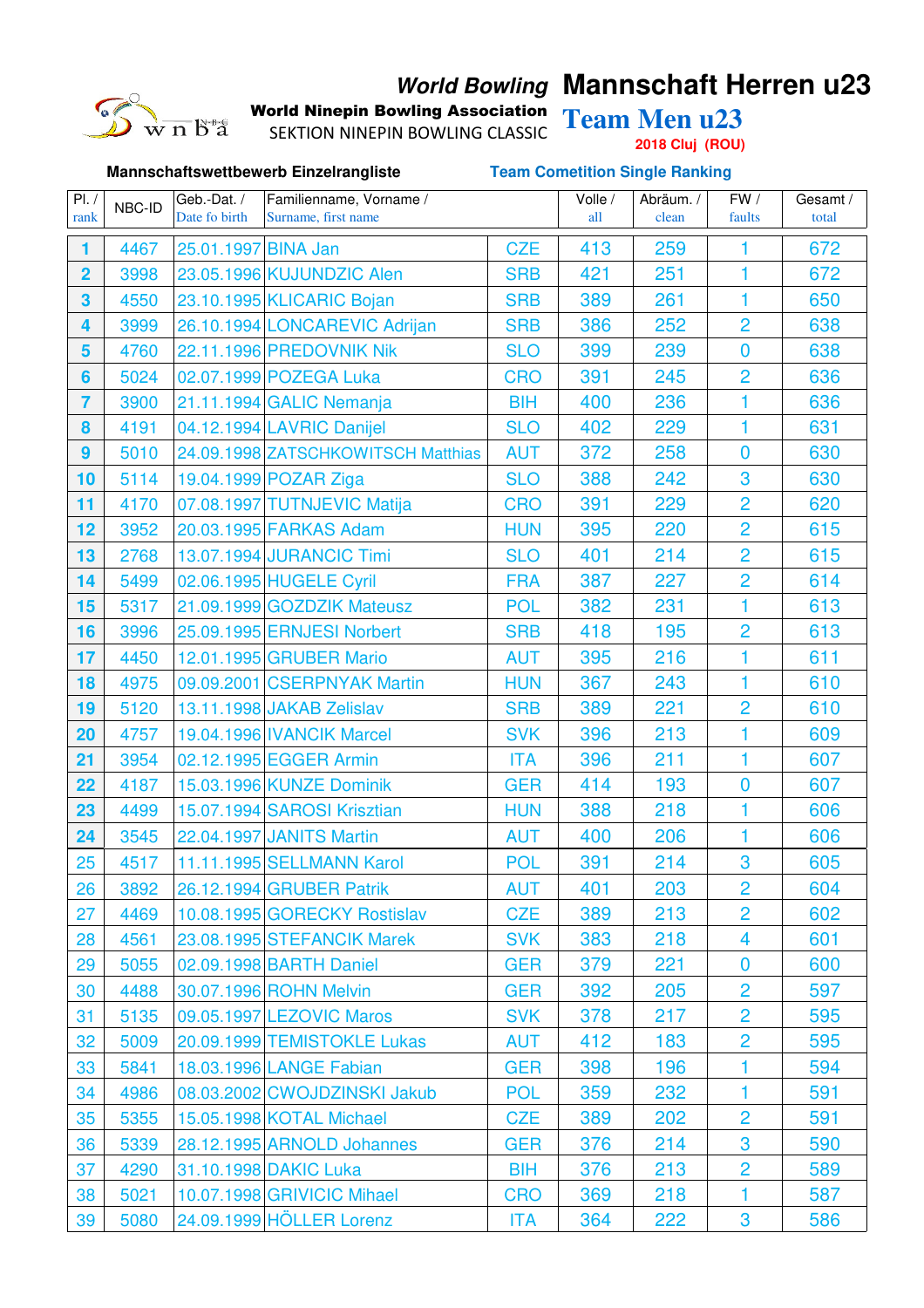# $\overline{w}$  n  $\overline{b}^*$ å

## **World Bowling Mannschaft Herren u23**

World Ninepin Bowling Association Team Men u23

SEKTION NINEPIN BOWLING CLASSIC

**Mannschaftswettbewerb Einzelrangliste Team Cometition Single Ranking**

**2018 Cluj (ROU)**

| PI. /<br>rank | NBC-ID | Geb.-Dat./<br>Date fo birth | Familienname, Vorname /<br>Surname, first name |            | Volle /<br>all | Abräum. /<br>clean | FW /<br>faults          | Gesamt /<br>total |
|---------------|--------|-----------------------------|------------------------------------------------|------------|----------------|--------------------|-------------------------|-------------------|
|               |        |                             |                                                |            |                |                    |                         |                   |
| 40            | 3911   |                             | 16.09.1994 TATIC Dalibor                       | <b>BIH</b> | 372            | 212                | $\bf{0}$                | 584               |
| 41            | 5112   |                             | 31.01.1997 KRAGELJ Gasper                      | <b>SLO</b> | 368            | 215                | $\overline{0}$          | 583               |
| 42            | 4468   |                             | 17.05.1996 DOBES Petr                          | <b>CZE</b> | 389            | 193                | 3                       | 582               |
| 43            | 3947   |                             | 17.02.1996 HORVATH Peter                       | <b>HUN</b> | 365            | 214                | $\overline{2}$          | 579               |
| 44            | 5086   |                             | 29.04.1999 ÜBEREGGER Fabian                    | <b>ITA</b> | 382            | 195                | 6                       | 577               |
| 45            | 3958   |                             | 03.06.1996 POSCH Alex                          | <b>ITA</b> | 386            | 190                | $\overline{0}$          | 576               |
| 46            | 4217   |                             | 03.09.1995 MIJIC Luka                          | <b>CRO</b> | 387            | 189                | 3                       | 576               |
| 47            | 4558   |                             | 14.06.1996 JURIS Lukas                         | <b>SVK</b> | 397            | 177                | 2                       | 574               |
| 48            | 4486   |                             | 11.08.1994 MÖHRLEIN Florian                    | <b>GER</b> | 379            | 194                | 1                       | 573               |
| 49            | 5008   |                             | 02.07.1998 LINZER Marco                        | <b>AUT</b> | 374            | 197                | $\overline{2}$          | 571               |
| 50            | 4564   |                             | 22.08.1994 TRKLJA Miodrag                      | <b>BIH</b> | 362            | 208                | $\overline{2}$          | 570               |
| 51            | 5083   |                             | 20.09.1998 LADURNER Michael                    | <b>ITA</b> | 381            | 187                | 6                       | 568               |
| 52            | 5816   |                             | 04.01.1997 HANSEN Claes Folmer                 | <b>DEN</b> | 363            | 202                | 3                       | 565               |
| 53            | 4529   |                             | 25.07.1996 BALABAN Radu Gabriel                | <b>ROU</b> | 382            | 182                | $\overline{\mathbf{4}}$ | 564               |
| 54            | 5571   |                             | 05.06.1999 TOMCZYK Jakub                       | <b>POL</b> | 378            | 185                | 3                       | 563               |
| 55            | 5572   |                             | 22.03.1999 MACHAJ Gracjan                      | <b>POL</b> | 369            | 193                | 4                       | 562               |
| 56            | 5044   |                             | 24.01.1997 RAUSCHER Corentin                   | <b>FRA</b> | 376            | 184                | 6                       | 560               |
| 57            | 5011   |                             | 18.07.1996 BRKOVIC Nikola                      | <b>BIH</b> | 394            | 166                | 6                       | 560               |
| 58            | 5023   |                             | 14.10.1998 HARKANOVAC Hrvoje                   | <b>CRO</b> | 355            | 201                | 5                       | 556               |
| 59            | 4260   |                             | 23.05.1995 DZIAD Tomas                         | <b>SVK</b> | 351            | 204                | 3                       | 555               |
| 60            | 5622   |                             | 24.07.2001 KEMPF Enzo                          | <b>FRA</b> | 384            | 169                | $\overline{7}$          | 553               |
| 61            | 5656   |                             | 30.09.2001 SZASZ Tibor Levente                 | <b>ROU</b> | 386            | 167                | $\overline{7}$          | 553               |
| 62            | 5781   |                             | 09.02.1998 KARAHODZIC Kemal                    | <b>BIH</b> | 367            | 185                | 3                       | 552               |
| 63            | 5082   |                             | 14.01.1997 KIENZL Martin                       | <b>ITA</b> | 360            | 190                | 5                       | 550               |
| 64            | 3598   |                             | 26.01.1996 FEKETE Hunor-Jozsef                 | <b>ROU</b> | 363            | 185                | 6                       | 548               |
| 65            | 4727   |                             | 28.06.1995 NIELSEN Benjamin Johnsen            | <b>DEN</b> | 368            | 178                | 11                      | 546               |
| 66            | 5043   |                             | 03.07.1998 MENRATH Florian                     | <b>FRA</b> | 386            | 159                | 8                       | 545               |
| 67            | 5819   |                             | 11.10.1997 NIELSEN Andreas Johnsen             | <b>DEN</b> | 376            | 168                | 10                      | 544               |
| 68            | 5655   |                             | 15.09.1999 LAPOSI Roberto Daniel               | <b>ROU</b> | 378            | 164                | $\overline{7}$          | 542               |
| 69            | 5039   |                             | 22.03.1998 VARAK Jan                           | <b>CZE</b> | 370            | 169                | 3                       | 539               |
| 70            | 4555   |                             | 22.08.1996 DOLNAK Martin                       | <b>SVK</b> | 371            | 167                |                         | 538               |
| 71            | 4912   |                             | 18.12.1997 KLECHA Mateusz                      | <b>POL</b> | 346            | 187                | 1                       | 533               |
| 72            | 5826   |                             | 26.08.1995 WORGAGUE Franck                     | <b>FRA</b> | 369            | 160                | 8                       | 529               |
| 73            | 4820   |                             | 18.01.1995 AUMER Thibaut                       | <b>FRA</b> | 368            | 159                | 6                       | 527               |
| 74            | 5818   |                             | 30.12.1997 HANSEN Martin Folmer                | <b>DEN</b> | 380            | 147                | 20                      | 527               |
| 75            | 3576   |                             | 19.09.1995 BRANCSEK Janos                      | <b>HUN</b> | 357            | 166                | $\overline{2}$          | 523               |
| 76            | 5659   |                             | 08.10.2001 KOTO Kalman David                   | <b>ROU</b> | 347            | 175                | 9                       | 522               |
|               |        |                             |                                                |            | 342            | 150                | 5                       | 492               |
| 77            | 5817   |                             | 10.08.1999 KISUM Kasper Holdgaard Juul         | <b>DEN</b> |                |                    |                         |                   |
| 78            | 5815   |                             | 12.02.1998 JENSEN Thomas                       | <b>DEN</b> | 330            | 146                | 17                      | 476               |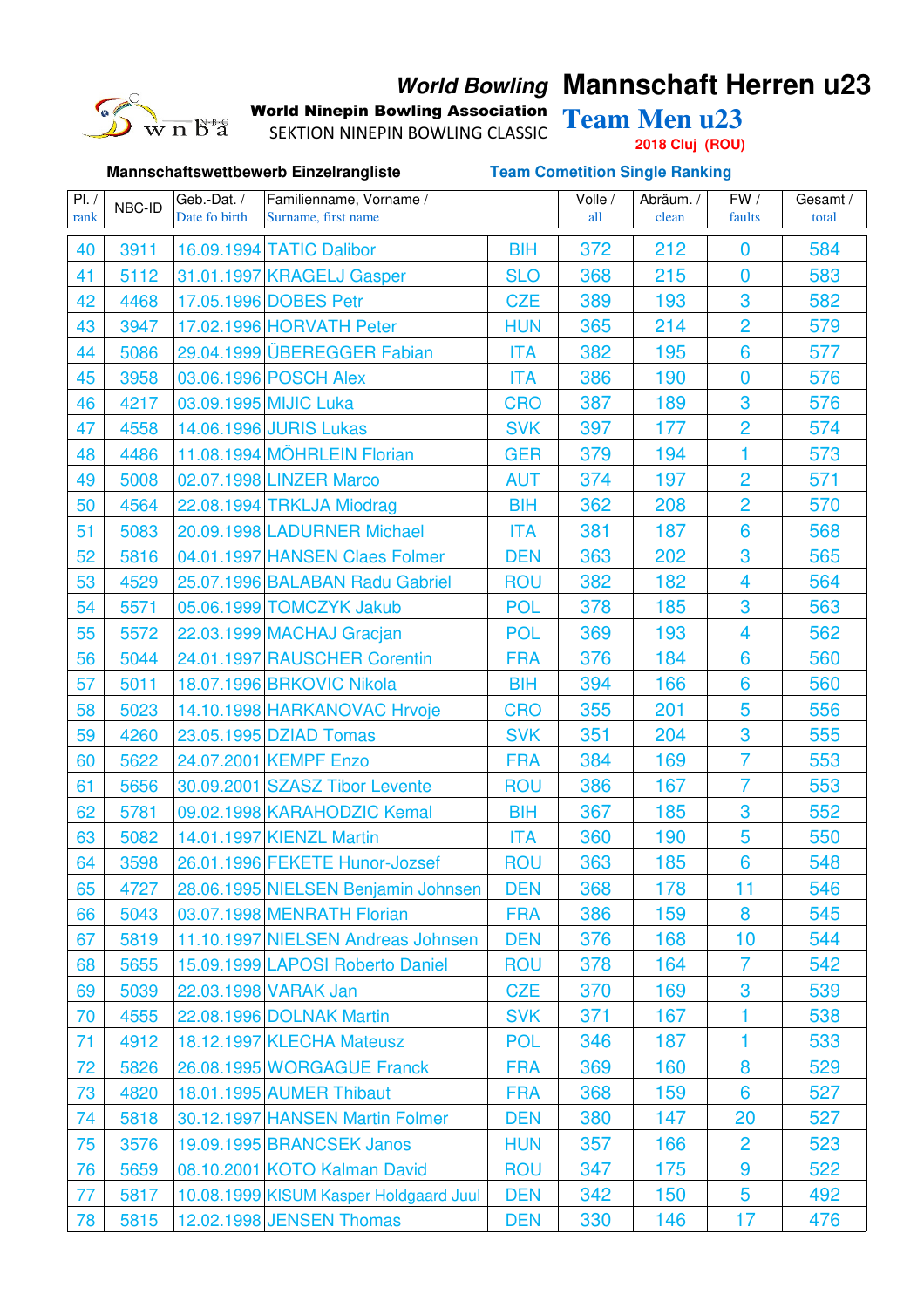# $\overline{w}$  n  $\overline{b}^*$ å

## **World Bowling Mannschaft Herren u23**

World Ninepin Bowling Association Team Men u23 SEKTION NINEPIN BOWLING CLASSIC

**2018 Cluj (ROU)**

|       | Mannschaftswettbewerb Einzelrangliste |               |                                         |            | <b>Team Cometition Single Ranking</b> |           |                         |          |  |  |
|-------|---------------------------------------|---------------|-----------------------------------------|------------|---------------------------------------|-----------|-------------------------|----------|--|--|
| PI. / | NBC-ID                                | Geb.-Dat./    | Familienname, Vorname /                 |            | Volle /                               | Abräum. / | FW /                    | Gesamt / |  |  |
| rank  |                                       | Date fo birth | Surname, first name                     |            | all                                   | clean     | faults                  | total    |  |  |
| 79    | 2974                                  |               | 15.09.1994 VOJNOVIC Milorad             | <b>SRB</b> | 310                                   | 152       | 1                       | 462      |  |  |
| 80    | 4471                                  |               | 09.09.1996 HOLEC Mojmir                 | <b>CZE</b> | 275                                   | 134       | 5                       | 409      |  |  |
| 81    | 5658                                  |               | 04.11.1999 MITRU Alexandru Sorin Mihail | <b>ROU</b> | 178                                   | 113       | $\overline{\mathbf{4}}$ | 291      |  |  |
| 82    | 5643                                  |               | 28.09.2001 KARBA Balint                 | <b>HUN</b> | 187                                   | 87        | 3                       | 274      |  |  |
| 83    | 5111                                  |               | 25.06.1999 JANCAR Jakob                 | <b>SLO</b> | 180                                   | 87        | 1                       | 267      |  |  |
| 84    | 4542                                  |               | 21.07.1996 IVANCIC Tomaz                | <b>SLO</b> | 178                                   | 81        | $6\phantom{1}6$         | 259      |  |  |
| 85    | 5776                                  |               | 12.09.1996 HUNGLER Barta                | <b>HUN</b> | 184                                   | 72        | $\overline{\mathbf{4}}$ | 256      |  |  |
| 86    | 5596                                  |               | 05.07.2000 BUZOV Lovro                  | <b>CRO</b> | 179                                   | 76        | 1                       | 255      |  |  |
| 87    | 4533                                  |               | 27.09.1994 MAXIM Vasile Andrei          | <b>ROU</b> | 164                                   | 80        | 5                       | 244      |  |  |
| 88    | 5836                                  |               | 27.11.1999 DOLAK Martin                 | <b>CZE</b> | 103                                   | 44        | 1                       | 147      |  |  |
| 89    | 4000                                  |               | 19.03.1996 ZAVARKO Caba                 | <b>SRB</b> | 104                                   | 31        | $\overline{0}$          | 135      |  |  |
| 90    | 5321                                  |               | 23.07.1996 BOZICEVIC Andrija            | <b>CRO</b> | 83                                    | 36        | $\overline{0}$          | 119      |  |  |
| 91    | 4456                                  |               | 16.11.1995 CINDRIC Matija               | <b>CRO</b> | 74                                    | 36        | 1                       | 110      |  |  |
| 92    |                                       |               |                                         |            |                                       |           |                         |          |  |  |
| 93    |                                       |               |                                         |            |                                       |           |                         |          |  |  |
| 94    |                                       |               |                                         |            |                                       |           |                         |          |  |  |
| 95    |                                       |               |                                         |            |                                       |           |                         |          |  |  |
| 96    |                                       |               |                                         |            |                                       |           |                         |          |  |  |
| 97    |                                       |               |                                         |            |                                       |           |                         |          |  |  |
| 98    |                                       |               |                                         |            |                                       |           |                         |          |  |  |
| 99    |                                       |               |                                         |            |                                       |           |                         |          |  |  |
| 100   |                                       |               |                                         |            |                                       |           |                         |          |  |  |
| 101   |                                       |               |                                         |            |                                       |           |                         |          |  |  |
| 102   |                                       |               |                                         |            |                                       |           |                         |          |  |  |
| 103   |                                       |               |                                         |            |                                       |           |                         |          |  |  |
| 104   |                                       |               |                                         |            |                                       |           |                         |          |  |  |
| 105   |                                       |               |                                         |            |                                       |           |                         |          |  |  |
| 106   |                                       |               |                                         |            |                                       |           |                         |          |  |  |
| 107   |                                       |               |                                         |            |                                       |           |                         |          |  |  |
| 108   |                                       |               |                                         |            |                                       |           |                         |          |  |  |
| 109   |                                       |               |                                         |            |                                       |           |                         |          |  |  |
| 110   |                                       |               |                                         |            |                                       |           |                         |          |  |  |
| 111   |                                       |               |                                         |            |                                       |           |                         |          |  |  |
| 112   |                                       |               |                                         |            |                                       |           |                         |          |  |  |
| 113   |                                       |               |                                         |            |                                       |           |                         |          |  |  |
| 114   |                                       |               |                                         |            |                                       |           |                         |          |  |  |
| 115   |                                       |               |                                         |            |                                       |           |                         |          |  |  |
| 116   |                                       |               |                                         |            |                                       |           |                         |          |  |  |
| 117   |                                       |               |                                         |            |                                       |           |                         |          |  |  |